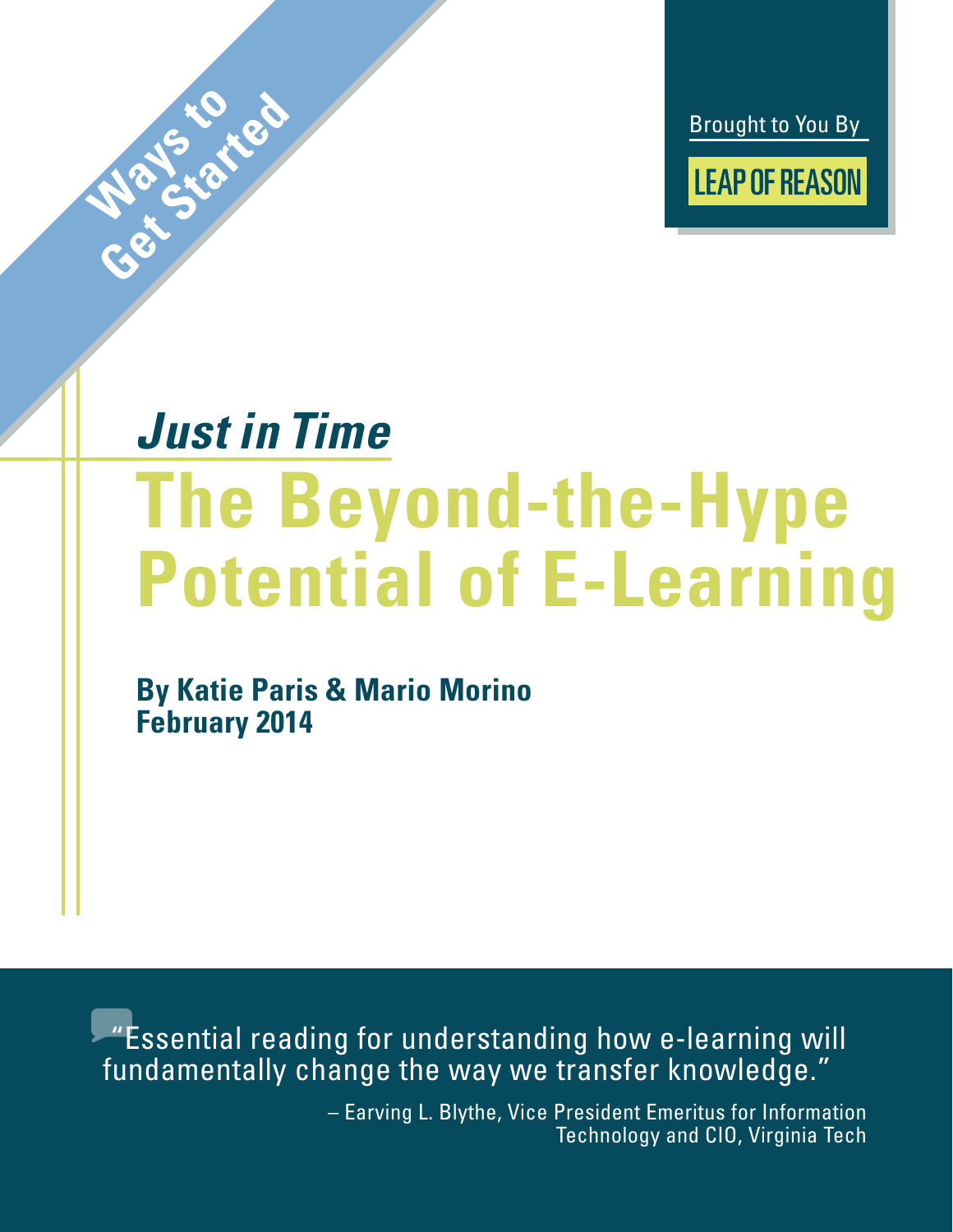## **Ways to Get Started**

While we hope this report leads to a better understanding of the applicability and potential of e-learning in general, the considerations below offer specific ways to think about applying e-learning—individually, within your organization, and for your external audiences. In each case, e-learning can supplement your *existing* competencies or be used to develop entirely *new* skills and services. But remember, a digital device won't improve learning by itself, and it could just get in the way. It's not the online medium itself that has the potential to elevate learning; it's how you use it to engage more deeply, enhance creativity and collaboration, and continuously improve.

### **Individually: Engage Deeper, Continuously**

Taken together, e-learning innovations have passed a threshold that extends beyond previous individual learning opportunities. The speed at which you can access learning is now faster. The scope of educational offerings is broader. And increasingly, the education you can receive via online lectures, discussions, and simulations—with rich opportunities to engage with subjectmatter experts and peers—is *deeper*. To get started:

#### **1 Start Small, Stay Focused, But Open**

As one thought leader put it, "Learn a little, try it and experience it, reflect on what you observed, and cement the learning for real-world application. . . . Focused e-learning in specific areas is likely to be a better solution for busy leaders who are both flying the plane and learning to fly at the same time."

New portal sites such as **[Learn Big](http://leapofreason.org/learn-big), [SkilledUp](http://leapofreason.org/skilled-up)**, **[Noodle](http://leapofreason.org/noodle)**, and **[Knollop](http://leapofreason.org/knollop)** can be helpful for accessing and navigating e-learning content (ranging from Khan Academy lessons to courses provided through **[Coursera](http://leapofreason.org/coursera)**, **[edX](http://leapofreason.org/edx)**, **[Udacity](http://leapofreason.org/udacity)**, **[Udemy](http://leapofreason.org/udemy)**, and **[MIT OpenCourseWare](http://leapofreason.org/mit-open-courseware)** to professional training via **[Lynda](http://leapofreason.org/lynda)**). Some navigation sites even provide user ratings and reviews. But be prepared to sift through a lot of content, try things, and keep track of providers and instructors that suit you. If you are a nonprofit leader, you may want to check out the **[Gift of](http://leapofreason.org/cornerstone)  [Learning](http://leapofreason.org/cornerstone)** program from the Cornerstone on Demand Foundation, which provides nonprofits with access to e-learning resources at no cost.

**2 Learn from Millennials**<br>
Look to students and young people as technology guides and teachers. Advances over the past half-decade in cloud computing, social media, search, video, smartphones, and tablets have fundamentally reshaped how we function. When aggregated, they make for a different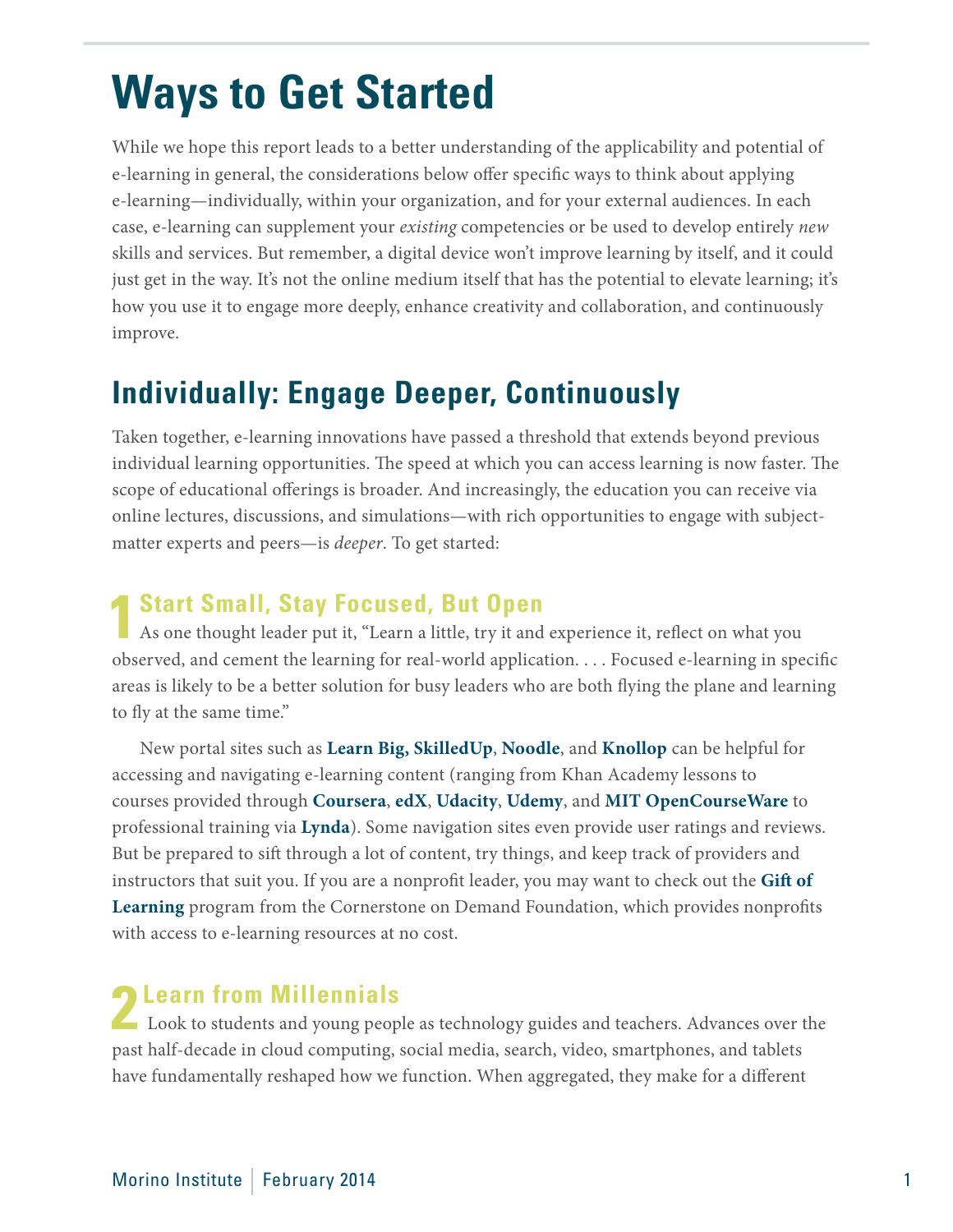world. While later adopters can help us understand the challenges these new technologies pose, younger millennials possess creative, integrative mindsets that can help the rest of us see what's possible.

We have a young colleague teaching us new ways to build websites and a young digital graphics designer showing us new ways to visualize information. By making them part of our core team and giving them license to tie disparate functions together, we have seen the quality of how we present our content improve.

#### **3 Use More Video**

We can do a lot with video using smartphones, iPads, and other mobile devices, but consider investing in a decent video camera and webcam (learning guru Elliott Masie **[recommends](http://leapofreason.org/masie-great-webcam) [this one](http://leapofreason.org/webcam)**). *McKinsey Quarterly* recently **[reported](http://leapofreason.org/mckinsey-six-social-media-skills-every-leader-needs)**: "As video communication rises in importance, effective leadership will increasingly require the kind of creative skills we know from the world of 'auteur' filmmaking—an authentic voice, imagination, and the ability to craft compelling stories and to turn them into media products that make people take note and 'lean forward.'"

Video is not always the right medium, but it is playing an ever-increasing role in many aspects of our lives (now accounting for **[53% of all Internet traffic](http://leapofreason.org/video-rules-internet)** in North America) and organizations. As just two examples of this increased focus, consider the recent announcement of the third annual **[Video Experience Conference](http://leapofreason.org/kaltura-connect-2013-video-experience-conference)** and the success of the **[Nine Academy](http://leapofreason.org/nine-academy)**, a sophisticated video-learning lab that offers training in digital storytelling to organizations and individuals.

For advice on how to create engaging video content, we suggest logging on to **[edX101: How](http://leapofreason.org/edX101-how-to-create-edX-course)  [to Create an edX Course](http://leapofreason.org/edX101-how-to-create-edX-course)** and going straight to the "Producing Videos" section for guidance from the head of edX's media department and Sal Khan. If you'd like to try on-screen recording or remixing content, here are two free tools: **[Screencast-o-matic](http://leapofreason.org/screencast-o-matic)** (the easiest free tool out there for screen recording and voiceovers) and **[OERPUB](http://leapofreason.org/oerpub)** (a free publishing tool that allows you to bring together all the content you want, edit and adapt, and publish in a unified format).

### **Within Your Organization: Optimize and Innovate**

Over time, changes in technology have made it less costly and more feasible to codify, demonstrate, and share best practices among busy staff members across locations. Today's e-learning offers to further simplify and greatly improve many of these processes—from capture to presentation to participation. More important, e-learning can extend the learning conversation from one-way to two-way (indeed multiple-way). The traditional approach of documenting and distributing information too often results in static content that quickly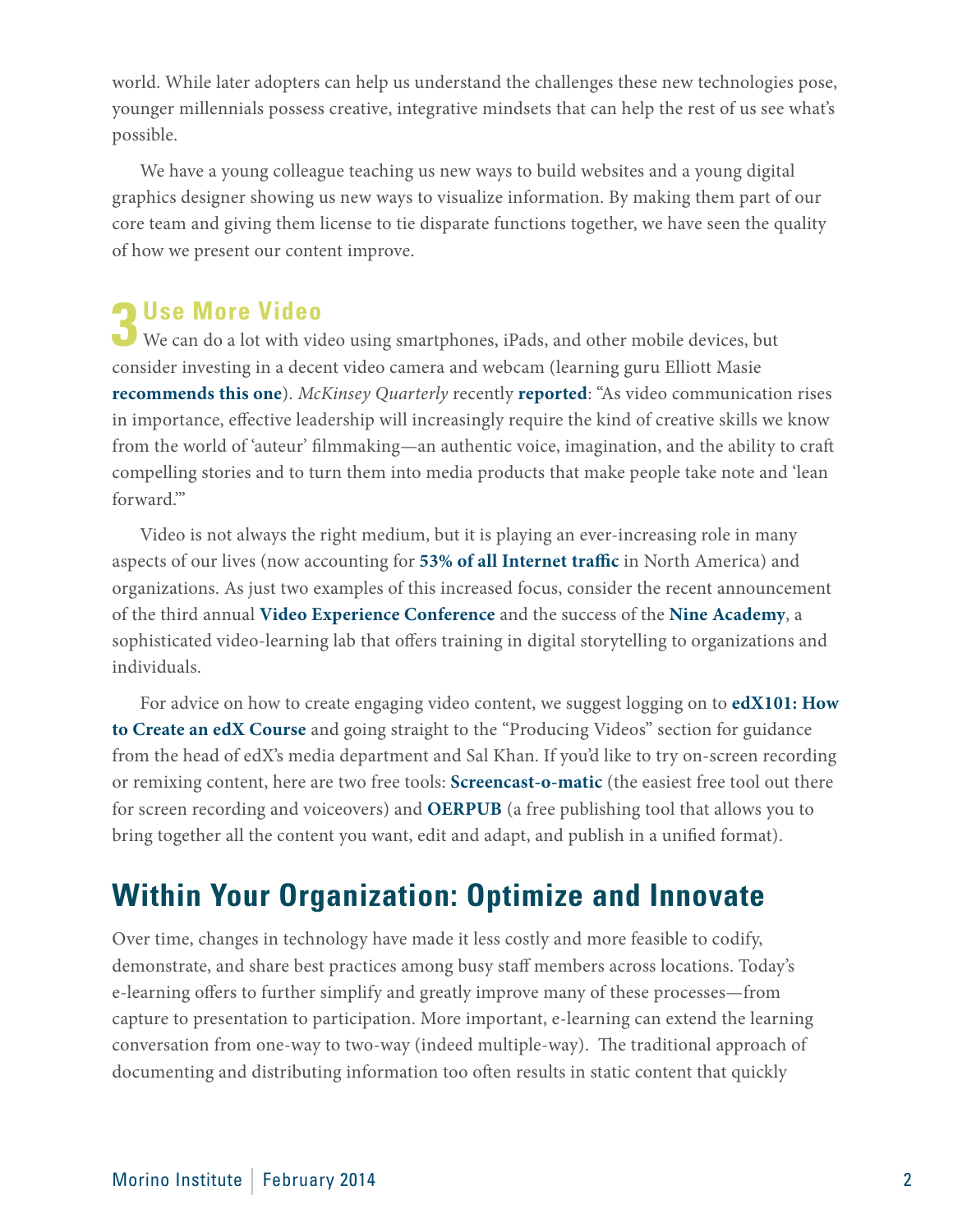becomes outdated. E-learning enables continuous improvement via an ongoing exchange of views, data, and information that can be tracked, analyzed, and adjusted. A few ways to get started:

#### **1Put E-Learning on Your Agenda**

If you buy into the premise that e-learning has the potential to change the way we transfer and access knowledge and, in turn, how we learn, and if you believe that how one learns and adapts will be key to most work, then consider putting e-learning on your organizational agenda. You might set up a "choreographed" session consisting of a dozen or so compelling and innovative examples of ways in which people are using e-learning for knowledge transfer and delivery. (In addition to examples offered throughout this report, you may also want to check out **[Udemy for Organizations](http://leapofreason.org/udemy-organizations)**, which allows businesses and organizations to create customized learning libraries and courses of their own for internal use.)

Mario did something similar in the mid-'90s when he and his team walked leaders from a child-advocacy organization through a series of websites to illustrate how the Internet was changing the face of politics and organizing in America. One leader shook her head and exclaimed, "I'm not sure whether to cry as I realize how far we are falling behind or celebrate as I see the potential for our work." The result was profound and led to online advocacy efforts that are considered mainstream today.

#### **2Find Your E-Learning "Change Agent"**

Consider identifying or recruiting someone who will be your organization's inspiration and force for leveraging e-learning to rethink and improve operational processes, program and service delivery, and human capital development. Your change agent must be highly strategic, steeped in the ways of your organization, and able to effect change through program, development, communications, and executive staff alike. Akin to a chief information officer who advances the use of information and IT within an organization, this person would advance e-learning to improve organizational learning and processes—all in service of meeting organizational mission more effectively. Some larger organizations are already responding to the changing digital world by creating the role of **[chief digital officer](http://leapofreason.org/wikipedia-chief-digital-officer)**. Even if you can't create a formal position, you'll still need someone who understands change management and can inspire, demonstrate, nudge, encourage, suggest, and help navigate if you hope to integrate e-learning into your organizational DNA.

### **3 Designate or Become a "Learning Concierge"** Apart from your "change agent," who must be a leader in your organization, consider

designating someone with a background in professional development and training as your "learning concierge," charged with the responsibility of becoming an expert on videos, online courses, games, simulations, apps, and other online educational content relevant to the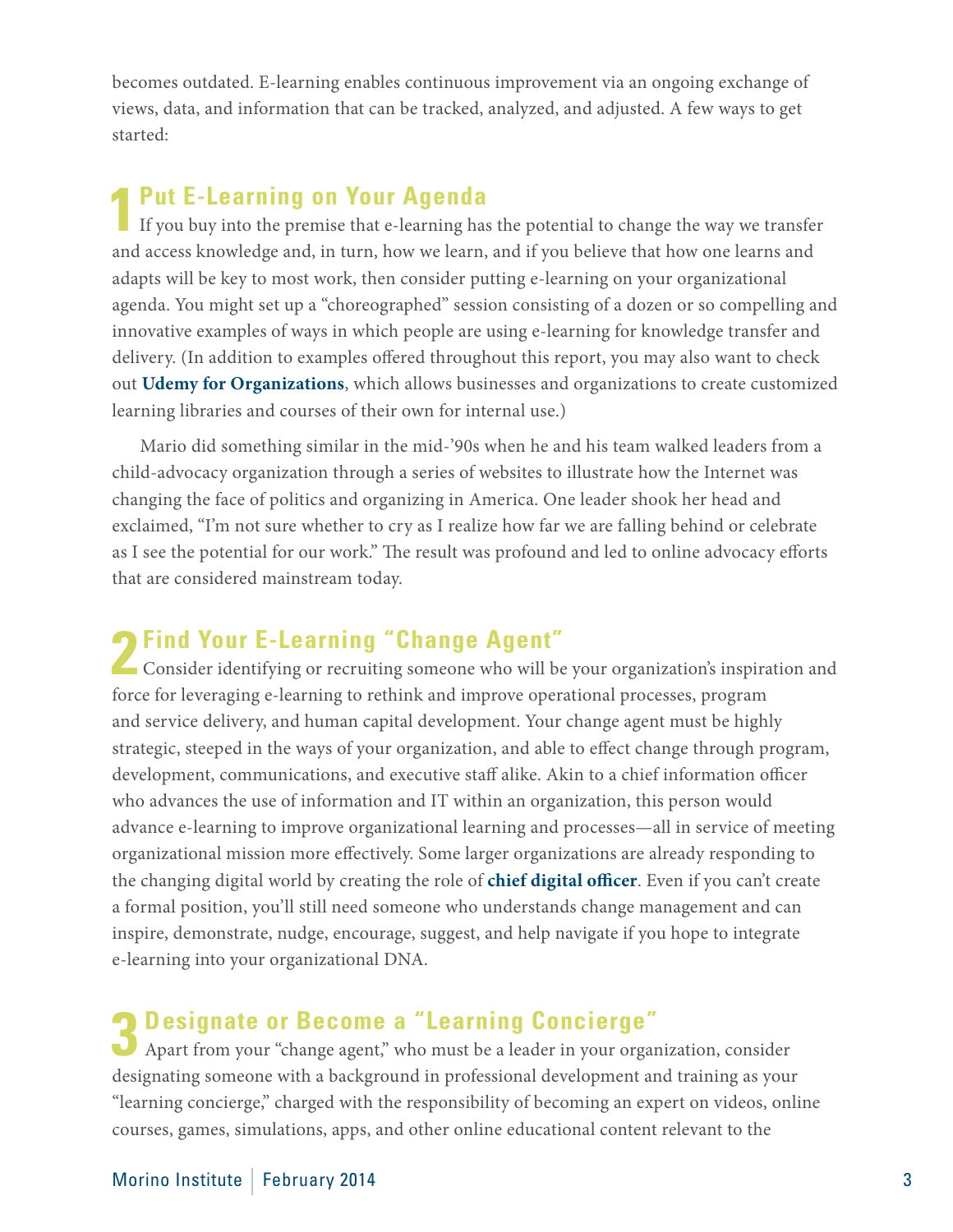needs of your organization. The key is developing an expertise in how to navigate, search, and find relevant content to tailor for others in your organization. The role of the learning concierge is more akin to the role of the **[modern librarian](http://leapofreason.org/npr-modern-makeovers-americas-libraries)**, with sophisticated navigation and communications skills, than to that of an administrator. As award-winning social learning expert Jane Hart **[explains](http://leapofreason.org/center-learning-performance-technologies-learning-concierge)**, the learning concierge provides "personal advice directly to workers on how they can address their own workplace learning and performance problems in the way that works best for them."

Author and social media guru Beth Kanter **[points out](http://leapofreason.org/peer-learning)** that the learning concierge fills the critical gap between directed learning (trainings, webinars, and the like) and self-directed/ self-managed workplace learning. According to Kanter, it requires a significant set of skills: "information curation skills, collaboration skills, community management and connected leadership skills." For support, check out the **[Learning Concierge Society](http://leapofreason.org/learning-concierge-society)**, which Hart set up in 2013as a new network for workplace-learning professionals. There are also **[workshops](http://leapofreason.org/learning-concierge-workshops)** that can help you get your learning concierge function up and running.

#### **4Increase Your Knowledge Capture**

Consider using video for your communications, but also for knowledge capture. Footage you capture now—from webinars, trainings, Skype sessions, Adobe Connect working group sessions, and so on—can be used later to create videos that convey operational procedures, provide explanations, and serve as how-to guides. The video medium makes knowledge easily accessible. Capture it now, even if you're not yet sure how you will use it later.

#### **F** Realize the Power of Remixable Content

Once you are in the habit of capturing the knowledge you create, consider the power of remixing it with other rich content openly available on the Internet. Just as people use iTunes or Pandora to create playlists of their favorite music, educators and learners can remix various course modules to create "learning lists" of their favorite educational content or lessons. With video-editing capabilities on hand, you can create (and then update as needed) the highly customized content your organization needs to improve staff skills and the services you deliver.

### **For External Audiences: Share, Collaborate, Improve**

Enabled by computer networks and the Internet, vibrant communities of practice have played critical roles in enhancing sharing, learning, and cooperation for decades. Interactive online learning broadens the potential for sharing your institution's successes, lessons learned, and ways of doing business, as well as getting timely, relevant feedback from external audiences that span the globe. In this way, e-learning can enrich existing communities of shared interest and help you identify new approaches for your organization. Here are a few ways to get started: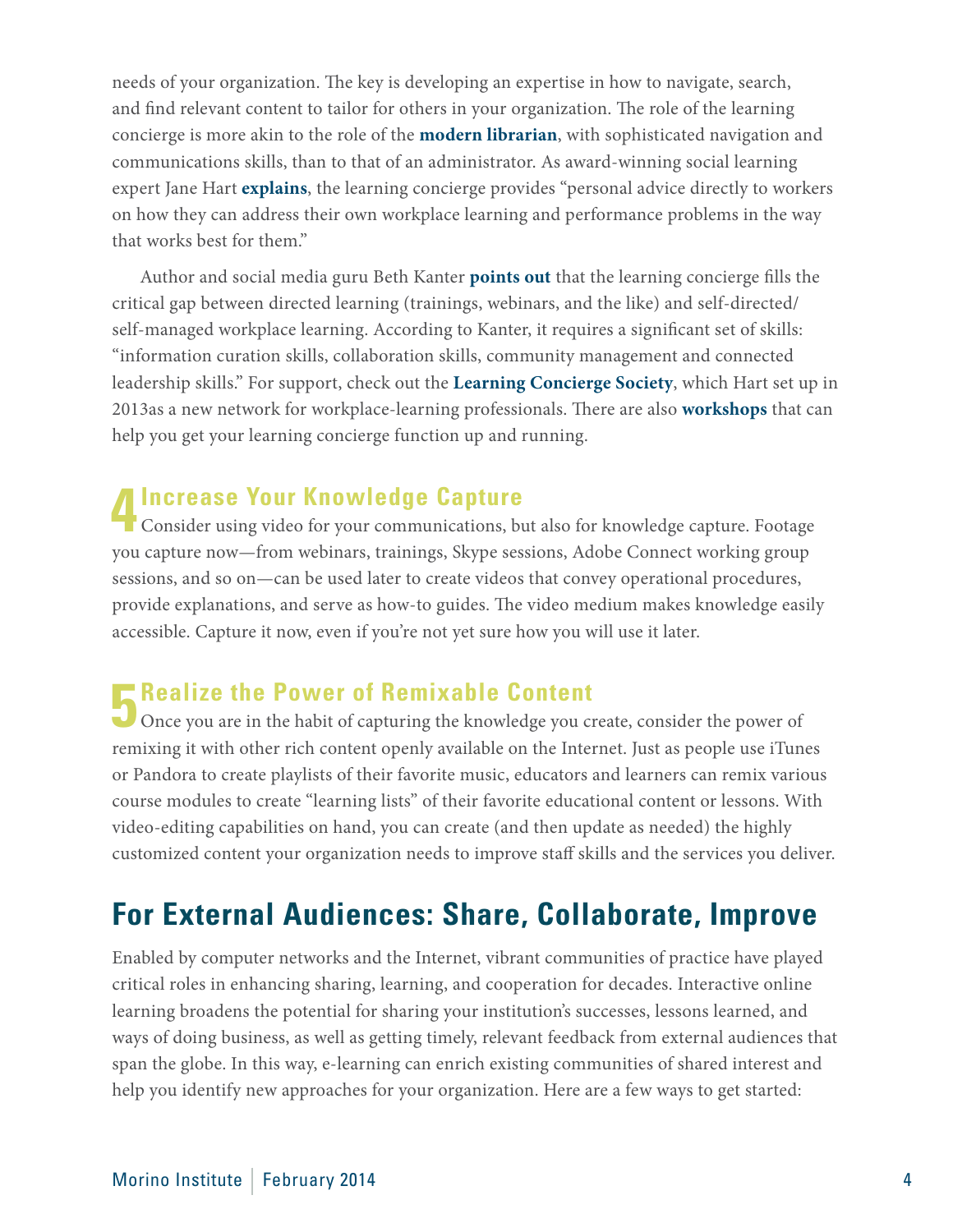**1Understand What's Involved**  Producing, packaging, and marketing e-learning content for external audiences beyond your organization is a big undertaking. Realize that e-learning is not just a new medium you can use to scale existing products and services. What worked in a classroom or conference room won't necessarily work online. Don't fall into the trap we hear far too many people contemplating: "We have great teachers and content. All we have to do is video them and put it online." Wrong! As one thought leader noted, "If you want an e-learning tool that helps people quickly refresh themselves, you can't make them sit through the whole course again."

Benefit from the experience of others who have been through the process of creating online courses. A few places we've found most useful are **[Devlin's Angle](http://leapofreason.org/devlinsangle-mooc)**, a professor's blog about his experience creating a MOOC; **[Ed Tech Frontier](http://leapofreason.org/ed-tech-frontier-pedagogy-moocs)**, which offers pedagogical recommendations from **[Paul Stacey](http://leapofreason.org/paul-stacey)**, an ed tech expert for adult learning with experience in both the public and the private sectors; a **[report from Duke](http://leapofreason.org/duke-report)** about what it takes to prepare a Coursera course; and advice from MOOC expert **[Donald Clark](http://leapofreason.org/donald-clark)** on everything from the design of questions to how images should be used.

Even when you have great e-learning content, you're still just getting started. How are you going to design, augment, or deliver it differently for greater effect? Will you add graphics, programmed interaction, animation, web design, simulation, multimedia, or assessment? The success of your e-learning content will depend on the content itself, of course, but it will also depend on how it is packaged, marketed, promoted, distributed, and supported. As one leader put it, "You can make an outstanding video but we know that it won't really transfer skills. . . . Interacting heavily with the customer/learner and being able to meet them where they're at and put them in control of their experience seems like it's the key skill to develop."

For most, entering the world of e-learning is going to take more talent, funding, planning, and research than you expected.

**2 Bring In the Experts**<br>
You don't have to go it alone, nor should you try. Organizations are sure to fail if they persist in launching e-learning offerings with existing staff resources and a cobbled-together infrastructure. Recognize up front the number of skillsets you are going to need, including course design, video editing, web design, production, and social media and online strategies.

Consider partnering with organizations that are production experts. Have an idea for a course? On the high end, consider partnering with Udacity, Coursera, edX, or NovoEd. It never hurts to ask! Otherwise, it's all the more necessary to invest in quality production, product management, and distribution capacities.